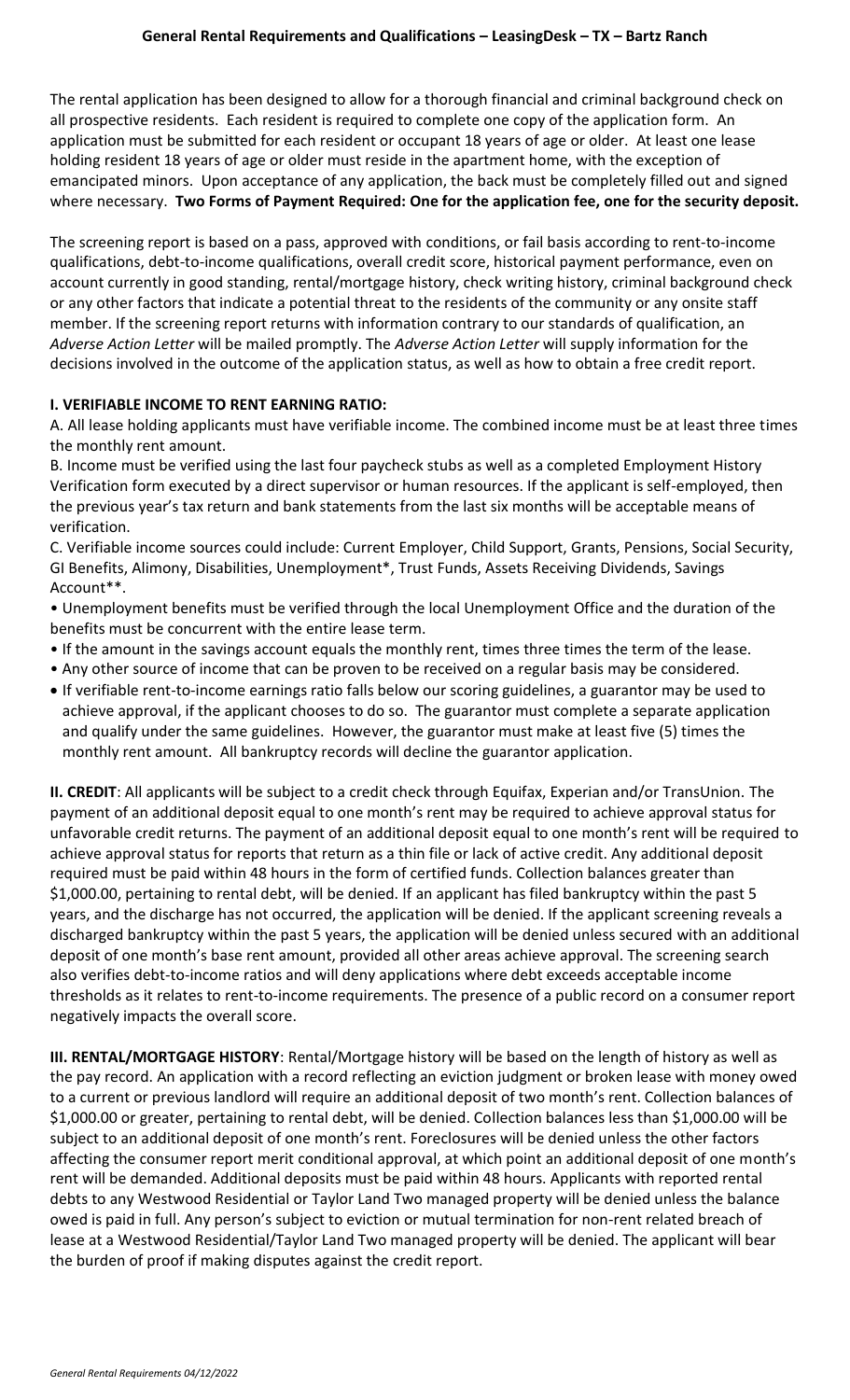## **General Rental Requirements and Qualifications – LeasingDesk – TX – Bartz Ranch**

**IV. CRIMINAL HISTORY:** A criminal background check is performed on all individuals age 18 and over. Applicants with felony or misdemeanor convictions or deferred adjudication for violent crimes against a person or law enforcement official; including, but not limited to, assault with a deadly weapon, sexual offenses including registered sex offenders or crimes against a child or the elderly, kidnapping, drug manufacturing, distribution, or trafficking will not be accepted. Misdemeanor possession of drug or drug paraphernalia convictions less than one (1) year old from the date of offense will be declined. Applications with other felony and misdemeanor offenses are subject to denial or approval based on the degree of offense and a specific length of time from the date of the offense. A list of specific offenses and the timeline filters are available upon request. Persons with a misdemeanor for theft by check will be required to pay rent by certified funds each month. Remember that the criminal history requirement does not constitute a guarantee or representation that those residents or occupants residing at the apartment have not been convicted of any of the above-mentioned crimes. Additionally, our ability to verify this information is limited to the information made available to us by the resident credit reporting services used.

# **V. OCCUPANCY REQUIREMENTS ARE ENFORCED:** The following occupancy guidelines are as follows:

| Efficiency and One Bedroom/One Bath | No more than three persons |
|-------------------------------------|----------------------------|
| Two Bedroom/One or Two Bath         | No more than five persons  |
| Three Bedroom/Two Bath              | No more than seven persons |

**VI. IDENTIFICATION POLICY ENFORCED:** To ensure the protection of one's identity, and in accordance with Fair Credit practices, persons applying from remote locations, in which we've not had the privilege of identifying in person, must be present at time of move-in for the initial release of keys, security devices and final record of identification for the resident file.

## **VII. ADDITIONAL CONSIDERATIONS: The following additional considerations may determine the outcome of the application:**

- A. Unverified Information- if certain information cannot be verified through the consumer report it may result in denial.
- B. Incomplete Application- if not all information is provided on the application it may result in denial after screening. All additional documents, including but not limited to proof of income, are required to be provided within 72 hours of applying, otherwise, the unit reservation is subject to cancellation. If additional time is needed to obtain and provide documents for the application process, the applicant may request in writing said time to the leasing office. The additional time allowed will be 48 hours.
- C. Fraud Alerts- if certain accounts are flagged with fraud warnings, it may be subject to further review or ultimately denial.
- D. Conduct actions or behaviors that occur during the application process or during a previous application process at another Westwood Residential or Taylor Land Two managed property, that indicates a potential threat to the residents of the community or an onsite staff member.

**VIII. HOLDING FEE POLICY:** The Holding Fee, Administration Fee, and Application Fee are required to reserve an apartment and hold it off the market from other prospective applicants. Upon application approval the Holding Fee will satisfy some or **all** your required Security Deposit. An Additional Deposit may be required to achieve approval based on credit, rental history, income and/or other qualifying standards. If you cancel your application, the Holding Fee and Administration Fee may be forfeited as liquidated damages. If your application is declined and a refund is owed, the monies owed will be held for a 10-day processing period before being released.

**IX. ADMINISTRATIVE CHANGE:** Applicants are subject to a \$50 fee for any lease term modifications, including changing a move-in date, once a Lease Contract has been executed by any lease holding party.

**X. RETURNED PAYMENT POLICY:** All Payments (including online payments and paper checks) not honored by the financial institution, regardless of the reason for the return, are subject to a \$50 returned payment charge. If payment for the Holding Deposit/Fee, Administration Fee and/or Application Fee is returned, it must be replaced in full by certified funds only, within 2 business days, or the applicant's unit reservation will be cancelled without further notice, and the unit will become available for leasing.

- All transactions will only be attempted one time
- **•** No postdated checks will be accepted

I declare that all statements in the Application, whether on paper or through online processes, are true and complete. You authorize us to verify your information through any means, including, but not limited to, consumer-reporting agencies and other rental-housing owners. You acknowledge you have been given the opportunity to review all the above Rental Requirements, which includes reasons your Application may be